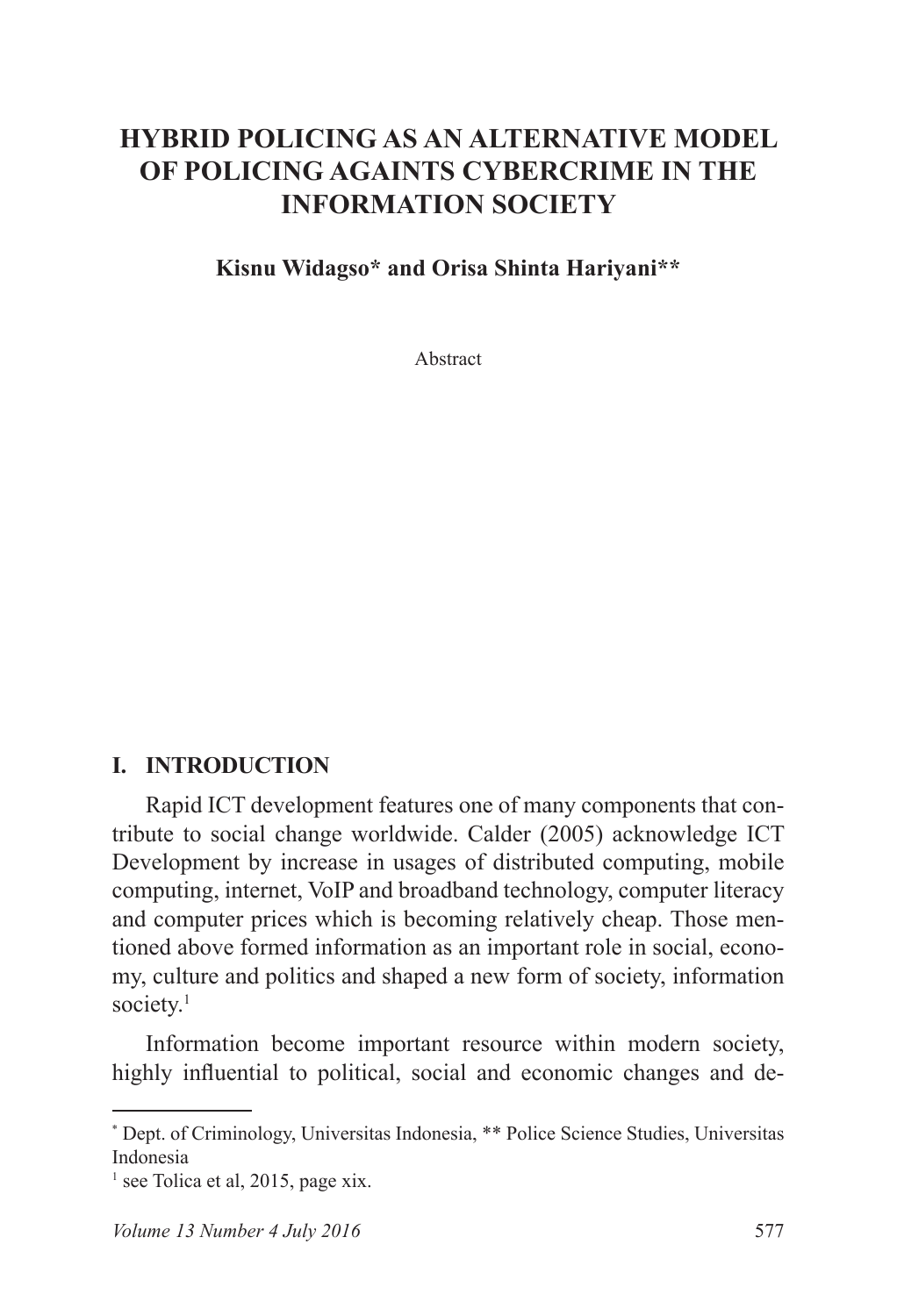velopment. Emerging such new dynamics and complexity in society, moreover enhancement in volume and diversity of data and information processing, including widespread use of ICT concept that gave birth to information society. Information society is a new step in human civilization, a symbol of new way of life that involve intensive use of information in every aspect of human activity and existence with significant economic and social impact. <sup>2</sup>

In the course of information society, several features of change mentioned by Laudon and Laudon (2004), such as:

- 1. Emergence of global economy. Cost-effective demand, increase in profit and the need of global operation, consequently render a powerful information system as essential need to compete and survive in business.
- 2. Transformation of industrial economics to knowledge and information based service economics. Knowledge and information has become an important asset and basic foundation in providing services and products. Information system later be required in knowledge and information stream optimization within organization and resource maximization of knowledge and information resources.
- 3. Transformation of the business enterprises. Orientation shift from mass produced to mass customized with main orientation to customer satisfaction, alter information system's role importance in coordinating organization
- 4. The emerging digital firm. Capability in connecting and communicating between organization and every other element in business chain (supplier, customer, labor etc.) digitally constitute competitive power and able to open many opportunities. This is only possible with a great information system implementation.

On the other hand, another feature of information society that enable cybercrime, according to Strabe (2004) among others are :<sup>3</sup>

1. Security are annoyance. Safe situation can only be realized when each and every individual related to information system keeps on learning and understanding factors contributing to system failure. Surely, it's an exhausting process and understandable if not all of

<sup>2</sup> Vladoiu, 2014, page 9.

<sup>3</sup> See Strabe, 2004, page 2-4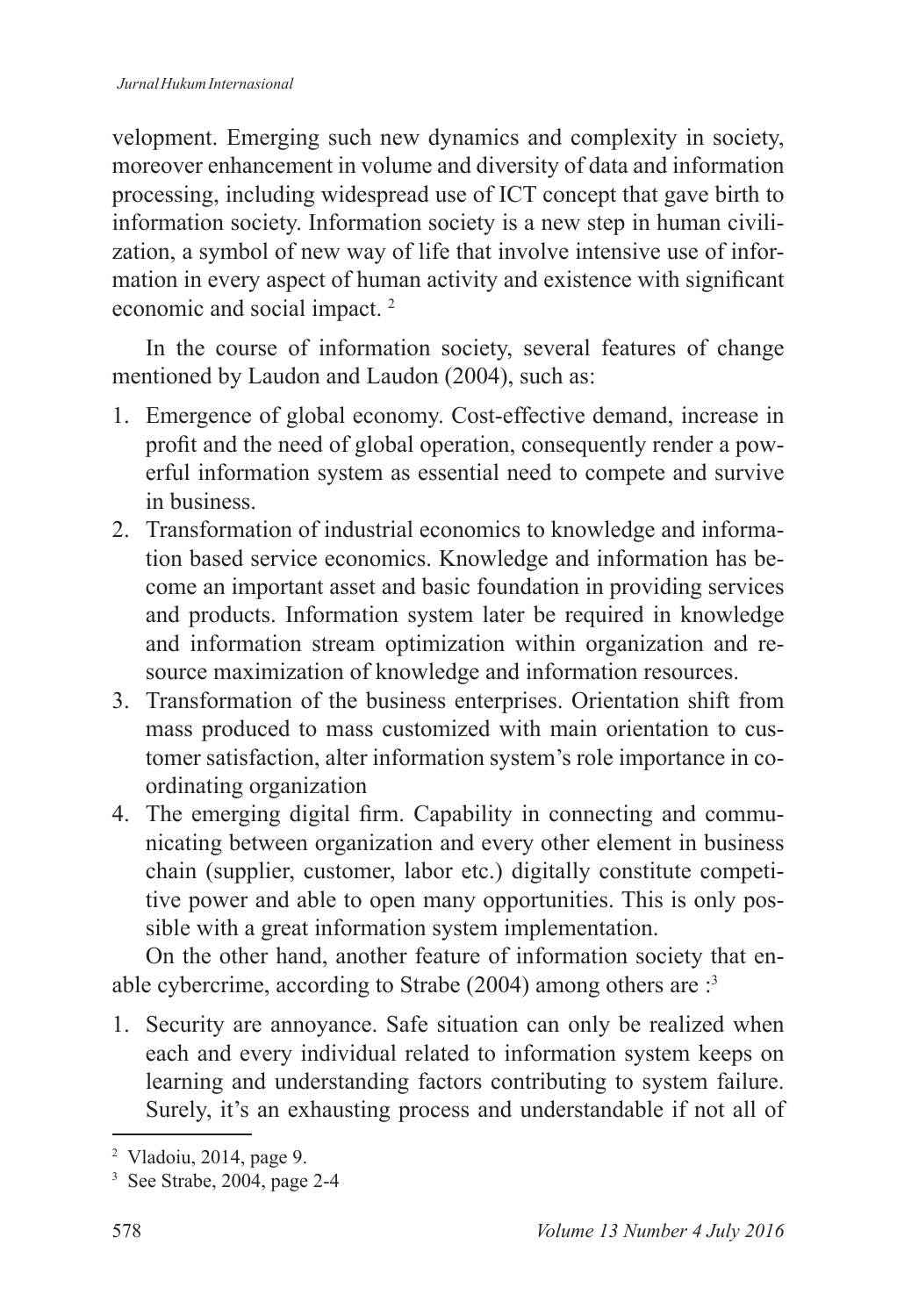the individuals willing to do so.

- 2. Features are rushed to the market. Vendors concentrate more on additional features from their ICT products in light of increasing functionality, while security aspects frequently ignored.
- 3. Vendors who spend time on security are eclipsed by competition. In relation to the uniqueness of IT market, consumers are more attracted to new products, even though its questionable security. IT Products such that tends to attract customers and set the market standards.
- 4. Computers and software evolve very quickly. Including network technology. In certain context IT products are designed while ignoring security aspects. While its generally used and popular in society.
- 5. Programmers can't accurately predict flaws. Software developed and deployed in different environment. When its deployed, software are vulnerable to millions of malicious actors' attack.
- 6. There's little diversity in the software market. Especially Operating System, there are only Windows or Unix. So, criminals can focus more on picking their target.
- 7. Vendors are not motivated to reveal potential flaws with many reasons. While on the other hand, hackers diligently together exploiting, discussing and designing threats against those weaknesses.
- 8. Patches are not widely deployed and can cause problems when they are installed. Not every users of information systems would patch up-date unless there's already victims. In the other hand, often problems occur later as bugs or decrease in system performance

Criminology's attention to cybercrime is relatively new. The massive amount of damage caused by this kind of crime has raised more attention on cybercrime since 1960s.<sup>4</sup> Since then, various attempts in identifying victims and harms, consequences of cybercrime, offender profiling and social control of such phenomenon, including its policing attempt.

Even today, there's no single generally accepted definition of cybercrime <sup>5</sup> in 2000 on Tenth United Nation Congress on the Prevention of Crime and the Treatment of Offenders in Vienna, cybercrime was

<sup>4</sup> Skinner & Fream, 1997.

<sup>5</sup> Kshetri,2010.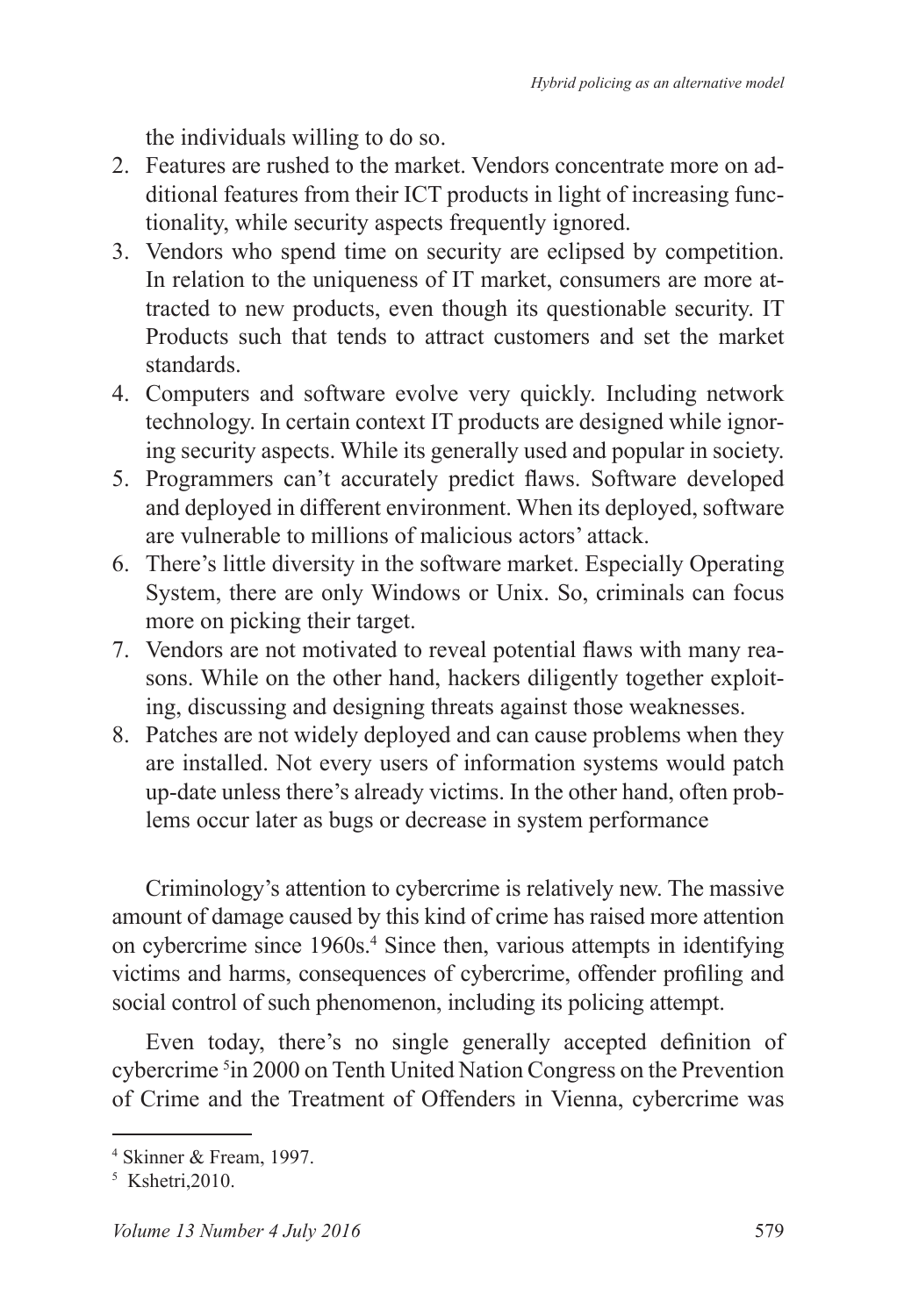defined as crime acted with help of computer system or network within a certain system or computer network towards other system or computer network. Chin (2004) argues cybercrime is a crime utilizing computer network, especially the internet, in which can be done while sitting in front of a computer keyboard. While Rho (2007) defines cybercrime as crimes done using computers or computer networks as its main tool. Ngo & Paternoster also defines cybercrime as crimes committed through computer and or computer network.

Cybercrime is a unique typology of crime. At least two features of uniqueness of cybercrime, which are its crime target aspect and crime locus. Newman and Clarke (2003) explains cybercrime target within the frame of CRAVED – concealable, removable, available, valuable, enjoyable and disposable.<sup>6</sup>

Concealable refers to the condition of something's easily hidden in a pocket or bag. Hardly identified object or easily concealed object from others knowledge is a potential target. Criminals consider this aspect so it will be easily carried away, remove or sell. Within certain context, it is said that offenders can easily hid themselves from their victims or targets.

Removable means on certain conditions something can be removed from one place to another with ease will be a potential crime target, because:

- 1. Mobility of crime target because it is easy to remove or transferred from one location to another
- 2. Physical size of crime target which are compact, lightweight, small and space efficient.
- 3. Crime target is within the process of transference
- 4. Criminals have the opportunity or enough time window to move the target

Available refers to the concept of several aspects, such as:

- 1. Crime targets usually a new product or a new innovation which attract criminals and quickly creates illegal market.
- 2. Something considered as crime target if its accessible by potential criminals.

<sup>6</sup> Clarke, 1999 & Newman, 2009.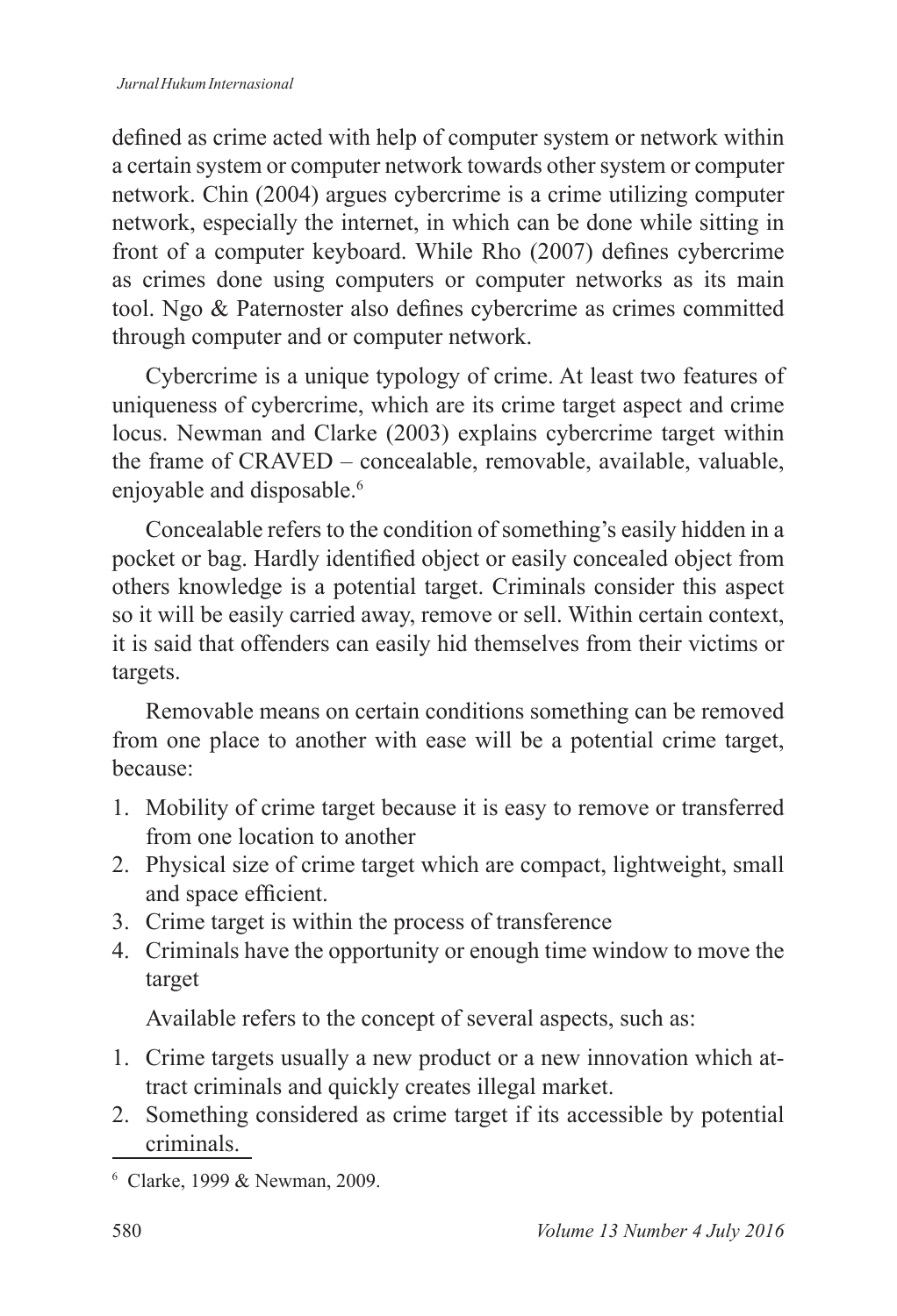3. Something considered as crime target if it has visibility that leads to exposure to potential criminals

Valuable refers to a condition in which something potentially a crime target because potential criminals perceived it as something with high value. Current concept emphasizes not only on material value, but also cultural value within certain peer group.

Enjoyable, a concept that emphasize on something can be a potential crime target if its enjoyable, consumable or useable to the extent of potential criminal's life. While disposable means a certain condition when a potential crime target is something easily disposed (usually by selling it back to the market).

Locus of cybercrime is an environment known as computing environment, Newman & Clarke argue this particular environment has specific characteristics. Both explained that specific characteristics of computing environment leads to targeting of information system. Those specific characteristics are:

- 1. Stealth. Computing environment enables offenders to easily conceal their identity utilizing other's identity by various means or techniques.
- 2. Challenge. Computing environment brings out climate or a motivating culture towards potential offender to be able to outsmart information system's security measures undetected.
- 3. Anonymity. Computing environment enables offender to hide their identity, replacing and copying it by various means or techniques
- 4. Reconnaissance. Computing environment enables offender to pick targets by exploiting software or blending into an online community
- 5. Escape. Computing environment also enables offender to easily make their escape undetected and untraceable, frequently victims are unaware of such criminal act.
- 6. Multipliable. Computing environment enables offenders to automate and commit several different criminal act at the same time.

Subsequently, Newman add another concept, called networking, where enables offender to coordinate or in consort with certain groups or organizations to increase effectivity and ensure successful criminal act.<sup>7</sup>

<sup>7</sup> Newman, 2009, page 59.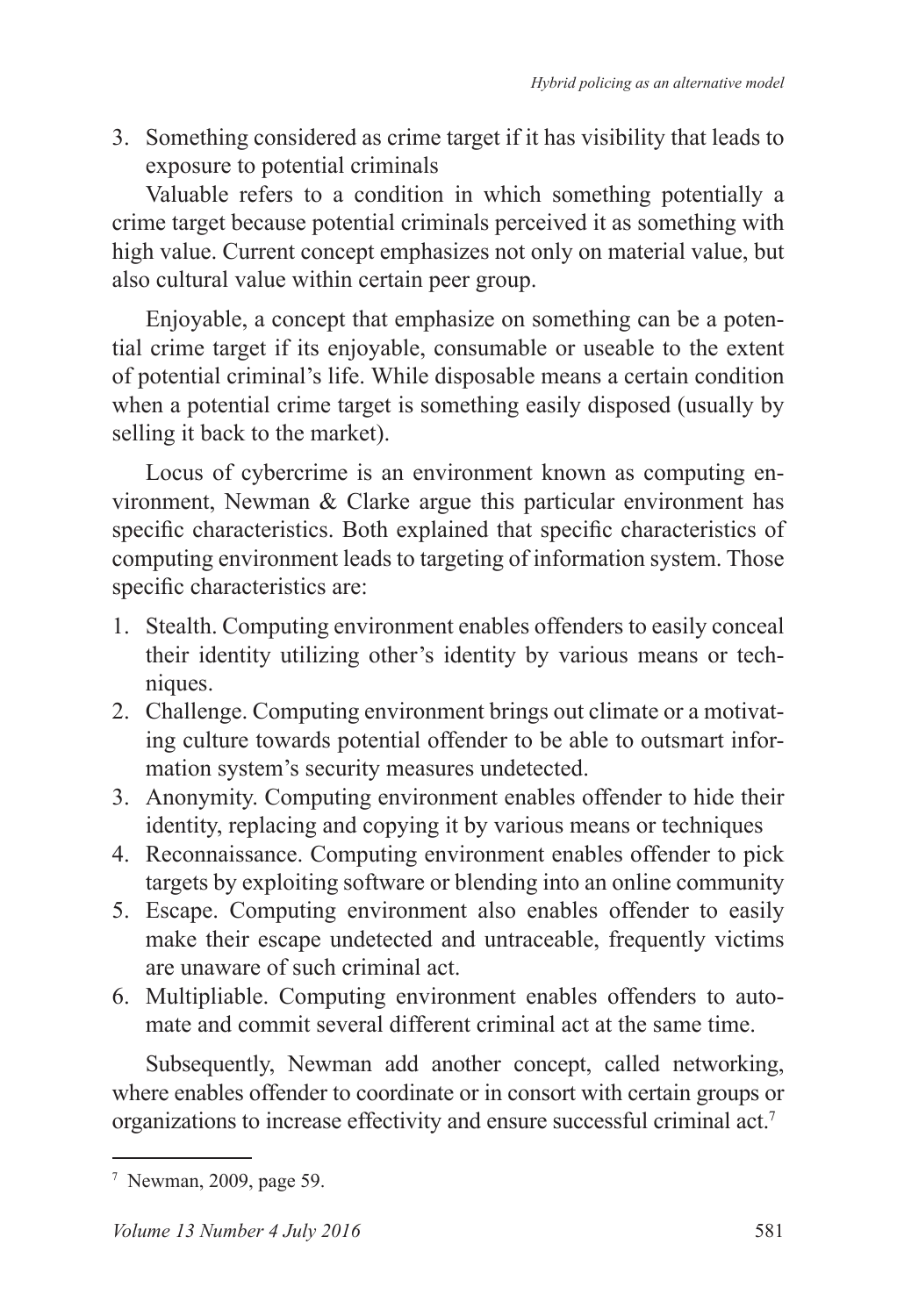Cybercrime phenomenon is unique, later considered requires an also unique reaction. In light of understanding that is impossible to expect reducing crime rate to a point of zero, accordingly policing attempts are directed towards crime control to an extent socially acceptable within general society. This is when cyber policing emerges. Many countries embodied cyber policing in a special unit tasked specifically for cybercrime cases. In general, there are several police functions, such as:

- 1. Related to main function of police as:
	- Law enforcement
	- Maintaining security and order
	- Crime prevention
	- Civil rights and freedom protection
	- Public services (Wrobleski & Hess, 2006, page 119)
- 2. Function directly related to contemporary demands for police to perform community policing and crime problem solving alongside general society in order to sort out crime problems, reduce fear of crime and crime prevention (Wrobleski & Hess, 2006, page 123)
- 3. Other function in relation with supplementary function such as recruitment, promotion, rotating and processing public complaints of police works (Siegel, 2011, page 166).

Considering unique characteristics of cybercrime, cyber policing unit also exploit ICT in performing their tasks and not all of them carried out by this particular unit. Within law enforcement context, police are official body to define violation of law, investigation and apprehension of criminals while assisting other bodies in criminal justice system in order to seek justice and enforce law. Generally, cyber units develop cyber forensics in order to perform their tasks.

On the context of public service, police constitute means to provide information, instruction, wisdom, counseling, vehicle license and registration, domestic interventions, traffic control and such. Furthermore, police also provide educational program on crime, drugs, safety and etc. (Hess, 2009). In many countries, although not fully implemented, in most cases cyber unit constitute, develop and maintain website accessible to public in order to inform and provide services covering their functions and responsibilities.

While in the context of crime prevention, police pose means of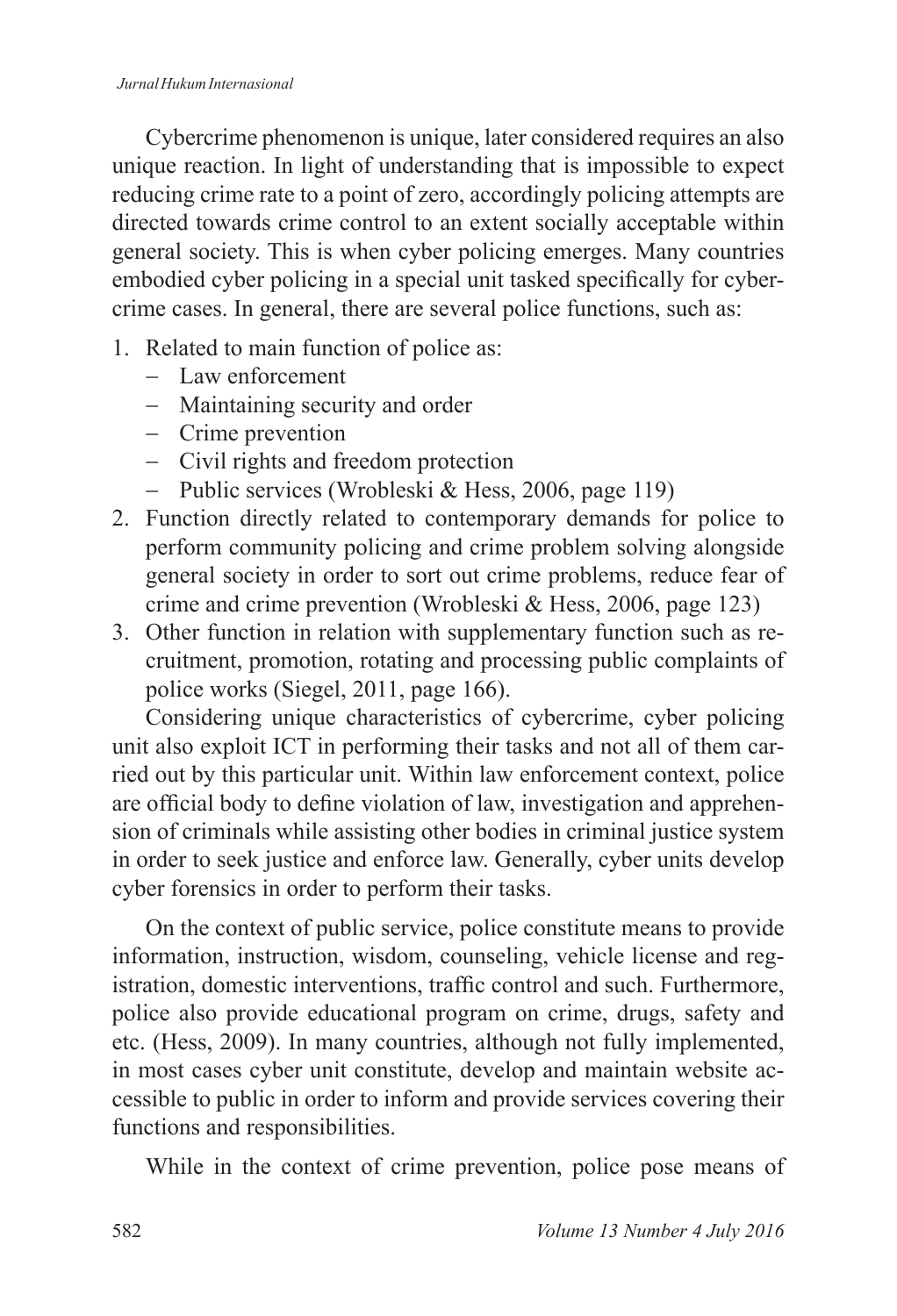eradicating certain situations potentially criminal and or harmful. <sup>8</sup>Displaying themselves in patrols, rapport building with juveniles, working alongside the community and educating them. This is then known as cybercrime prevention programs or for specific issues also introduced certain prevention programs such as online child pornography. Within the context of maintaining security and order, police play role as means of intervention towards non-criminal act that may occur during public activities (i.e. crowds), social relationships (i.e. domestic disturbance) and traffic control. Furthermore, police also function as method of resolving civil disturbance and riot. On protection of civil rights and freedom, police are exemplary of human rights practice, especially in offender treatment. Respecting offender rights during investigation play essential role in preventing abuse of power and excessive force.

In Indonesia, police function constituted from the second  $(2<sup>nd</sup>)$  article of UU No 2 Tahun 2002 tentang Kepolisian Negara Republik Indonesia (POLRI, Indonesian Police Force). Mentioned in the 2nd article that police forces function as one of government function in maintaining public safety and order, law enforcement, protection, serve and public service. While definition and typology of cybercrime constituted in UU no 11 Tahun 2008 tentang Informasi dan Transaksi Elektronik (ITE, Electronic Information and Transaction). Several acts forbidden such as:

- 1. Illegal contents, including immorality, gambling, contempt or humiliation, threats and extortions (Article 27, 28 and 29 UU ITE)
- 2. Illegal Access (Article 30)
- 3. Data interference (Article 32)
- 4. System interference (Article 33)
- 5. Misuse of device (Article 34)

Based on UU No 11 tahun 2008 about Electronic Information and Transaction (ITE) then investigation, arrest, prosecution and punishment performed on cybercrime offenders and referring to UU No 2 Tahun 2002 about Indonesian Police Forces (POLRI), especially chapter 3, starting from Article 13 to 19, policing of cybercrime cases is fully acknowledged as domain and responsibility of Police Forces (POLRI). Data from cybercrime unit of Police Force Headquarters (Mabes POL-

<sup>8</sup> Hess, 2009.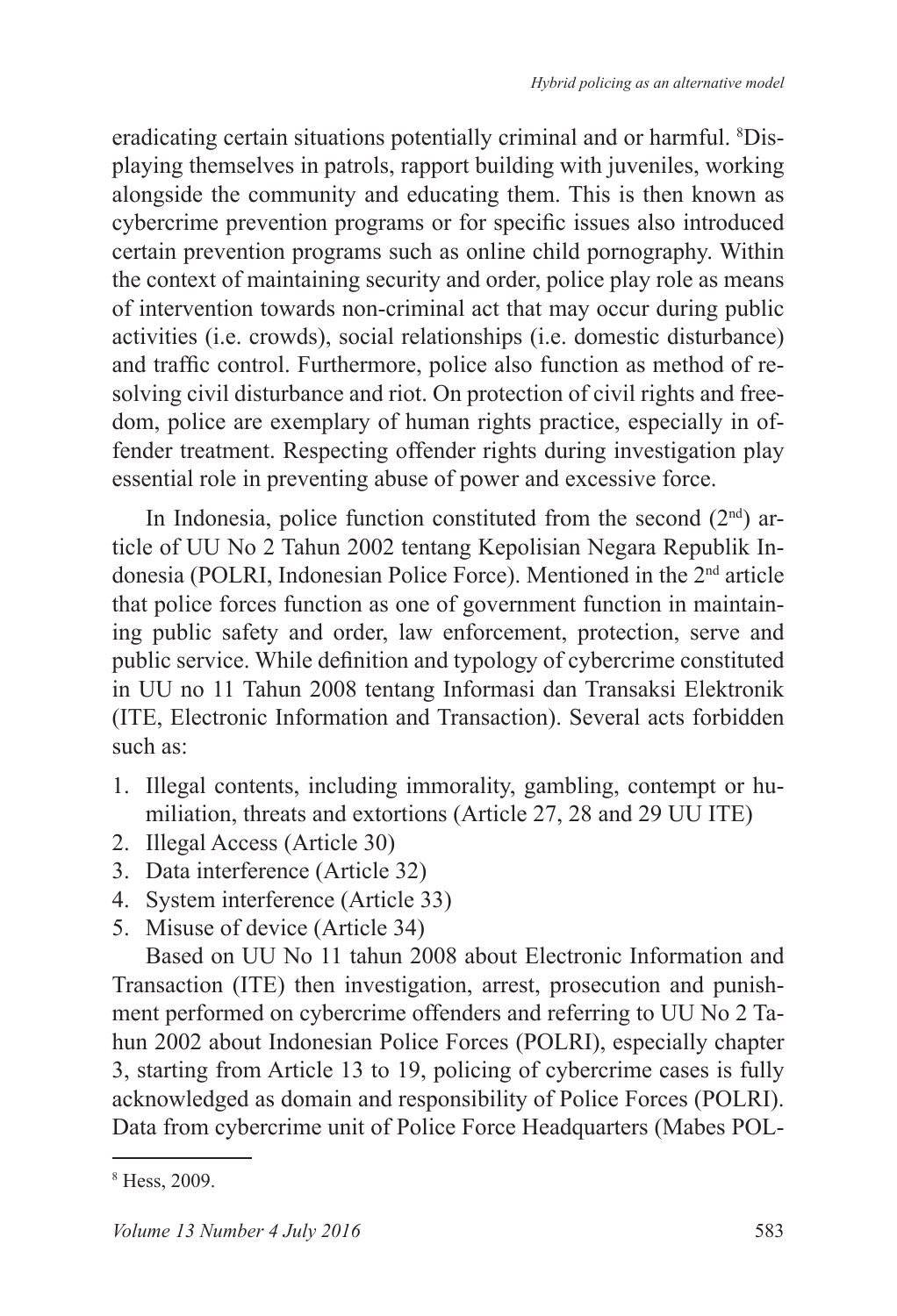RI) reported that since 2011 to July of 2014 there are 81 cases of UU ITE violation as describe below:

| Lable 1 : Cases of Crome 2011 - 2014 |      |    |           |                     |  |  |  |  |
|--------------------------------------|------|----|-----------|---------------------|--|--|--|--|
|                                      | 2011 |    | 2012 2013 | January – July 2014 |  |  |  |  |
| Total                                | 20   | 13 | 28        | 20                  |  |  |  |  |

**Table 1 : Cases of***Cyber Crime* **2011 - 2014**

*(Source: Cyber CrimeUnit Mabes Polri 2014)*

Even though, it seems that crimes related with electronic transaction and information is far from decreasing, police haven't been able to handle this problem properly, data showed that, cited from kompas on April 2013, stated:

 *"...entirely, cybercrime cases in Indonesia achieve 520 cases ini 2011 and 600 cases next year, 40% of total is cyber fraud, consequently libel cases around 30% and the rest are hacking and other cybercrime cases" <sup>9</sup>*

Latest news coverage, on December 2015 stated:

*"Cybercrime unit reported during 2012 there are 781 cases of cybercrime, only 86 of them closed on completion. In 2013, number of cases increased to 1.347 reports with number completion of only 115 cases. While in 2014 there were 1.324 reported cases with completion of 307 cases, as far as January to October 2015 there already are 1.325 reported cases while 255 of them already closed on completion."<sup>10</sup>*

This condition surely caused by several factors. Yar (2006) argue "... *the Internet has distinctive features that shape the crimes that take place in cyberspace. These features pose difficulties for tackling crime when approached by established structures and processes of criminal justice systems*" (Yar, 2006, page 16). Referring to Adler et al. (2009) other factors are:

- *1. "It is difficult to police the Internet, and the necessary resources are not available to adequately handle this type of crime.*
- *2. There is no public outcry against computer crime, since the public*

<sup>9</sup> *Kompas,* April 2013.

<sup>10</sup> *http://nasional.kompas.com,* December 19, 2015.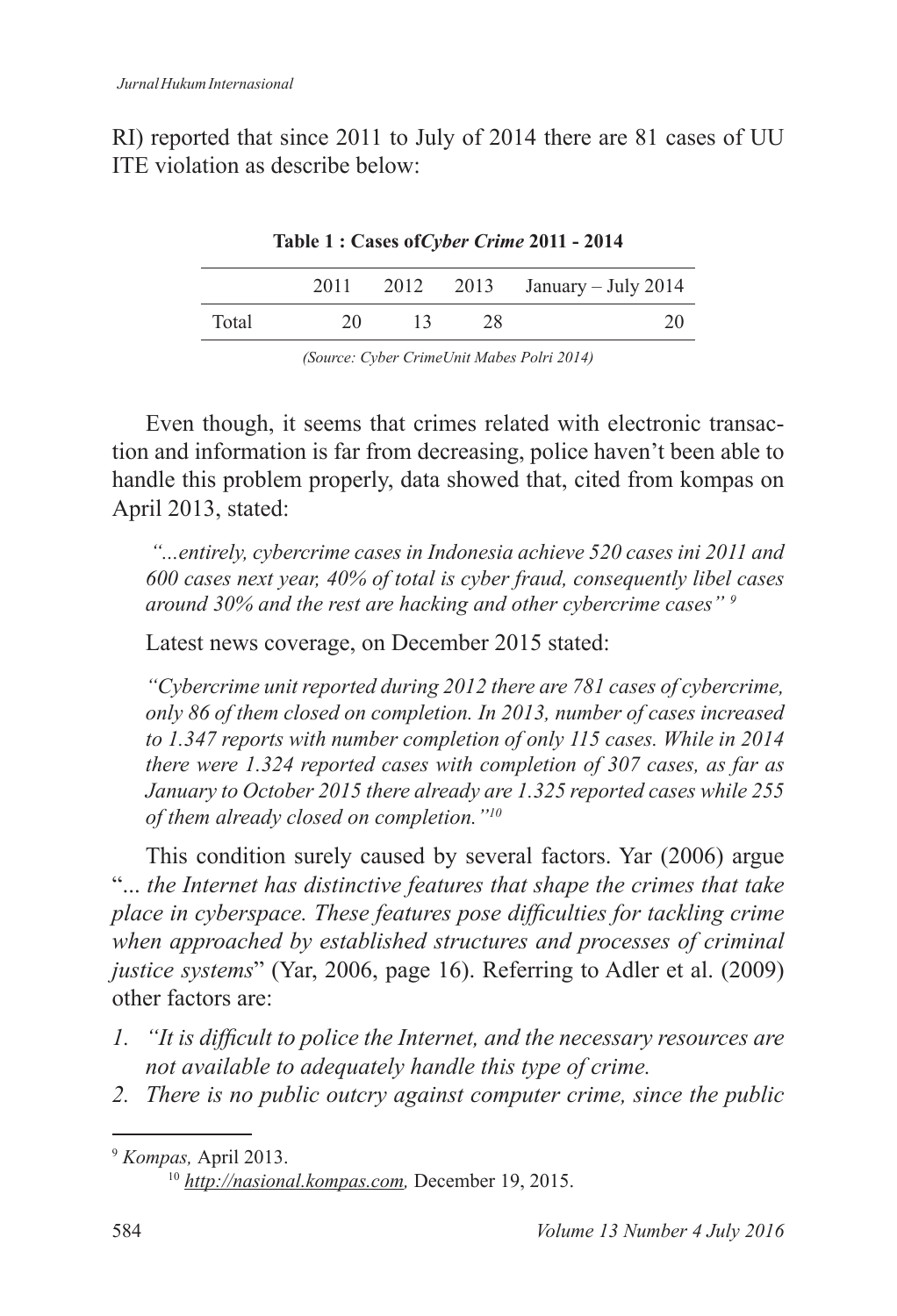*is more interested in violent crime.*

*3. Finally, many police officers feel that they did not choose their profession to police computer crime, but rather to help people and arrest the criminals.*" 11

Harnish also emphasize '*Cybercrime is complex and difficult for police to address through either traditional forms of policing or community policing*." <sup>12</sup>Based on explanations above, coincide with Rossmo when a crime can no longer be explained, offenders escaping punishment, including miscarriage of justice will bring criminal justice system to destructive situation.<sup>13</sup>

Crime, within this context cybercrime, has become one of emerging features of social change. This condition generally responded with or demands of different models of policing. Current attempts in policing of cybercrime cases, despite of adequate resources in information system and technology, seemingly ignoring specific characteristics of computing environment in information society.

Such ignorance resulting in weak formal social control on cybercrime, reflected on increasing number of cybercrime cases and huge numbers of unsolved cases, lack of trust in police forces, including economic and social cost that follows. So that it's important to formulate a unique model of policing – hybrid policing, a model of policing enhanced with information system and technology, support and collaboration from stakeholders, including victims.

### **II. RESEARCH METHOD**

Current research utilizes qualitative approach while descriptively illustrating the problem and its analysis which systematically constructed around cybercrime policing problem in Indonesia. Data of current research collected through literature studies and mass media articles related to policing and also cybercrime cases in Indonesia. Official police

<sup>11</sup> Adler et al., 2009, page 284.

<sup>12</sup> Harnish, 2013, page 111.

<sup>13</sup> Rossmo, 2009, page 3.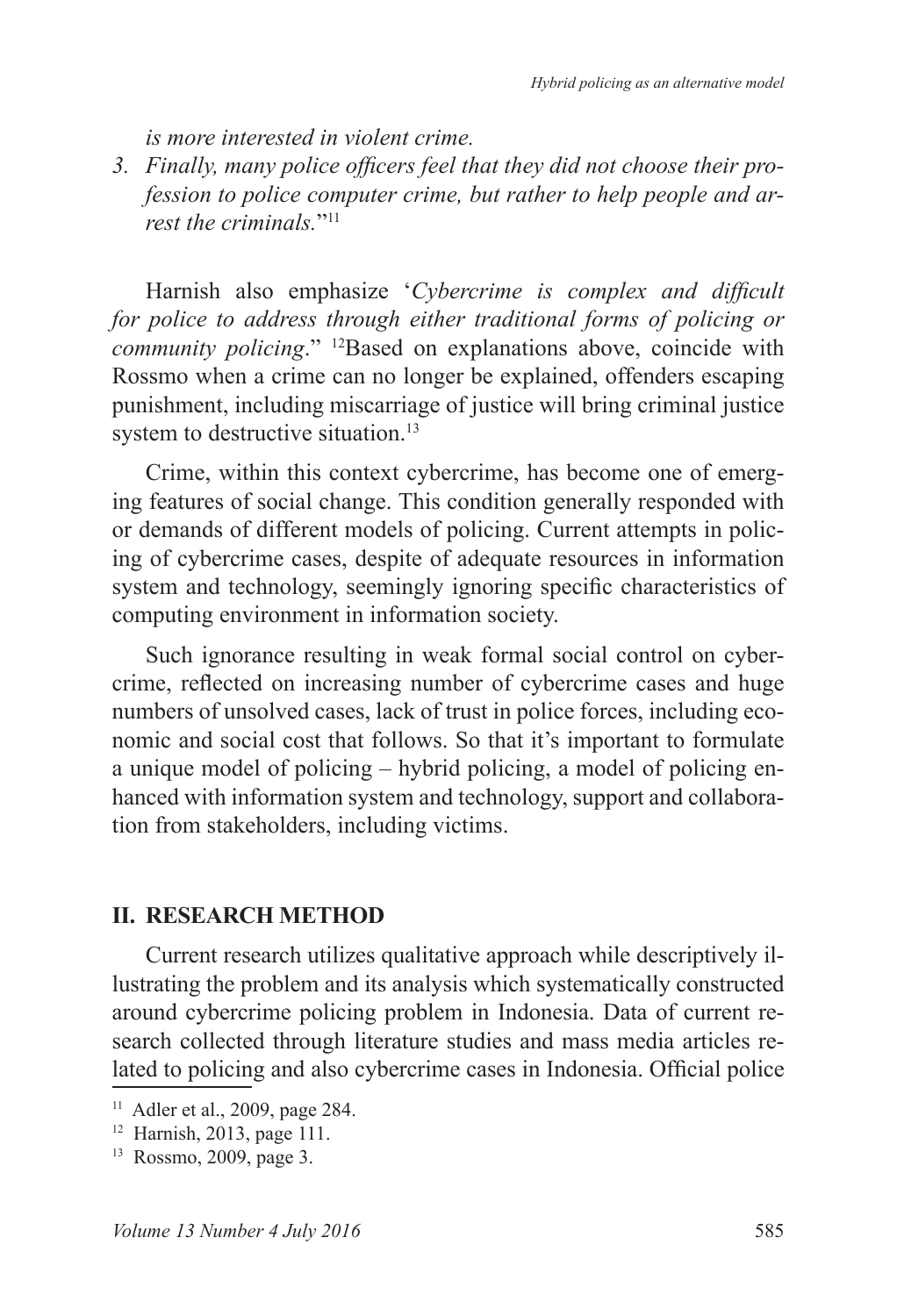crime statistics also used within current research. Then, analyzed through framework constructed from publication studies, such as scholarly journals and books. With the result that can describe problems in cybercrime policing, consequently offering alternative cybercrime models of policing, hybrid policing as research output. It is considered as an appropriate solution in policing of cybercrime, especially in Indonesia

### **III . RESULT AND DISCUSSION**

## A. POLICE, POLICING AND COMMUNITY POLICING

Referring to Button (2002) policing defined as "…,*however, is essentially a function of society that contributes to a particular social order that is carried out by a variety of different bodies and agents*" (Button, 2002, page 6). While Jones and Newburn(2006) defined policing as "*organized forms of order maintenance, peacekeeping, rule or law enforcement, crime investigation and prevention and other forms of investigation and associated information-brokering … undertaken by individuals or organizations, where such activities are viewed by them and/or others as a central or key defining part of their purpose*."<sup>14</sup>

According to O'Brien & Yar (2008) policing is an act of regulating in order to monitor social behavior and ensure conformity in law and normative code. Policing can be informal and organized formally, involving social actors and institutions."<sup>15</sup>While Mawby (2008) defines*policing*as, "*…, a term we might apply to the process of preventing and detecting crime and maintaining order, is an activity that might be engaged in by any number of agencies or individuals...*" 16

Kirby (2013) explain policing as a general process of crime prevention, crime detection and also order maintenance, which involve many institutions or individuals within (Kirby, 2013, page 4). Defining as "formal institutional forces whose responsible of law enforcement in the name of public and finally directed by and answered to government. So in this case, police force is a part of various institution which performs policing in every layer of society.<sup>17</sup>

<sup>&</sup>lt;sup>14</sup> Jones and Newburn, 2006, page  $3 - 4$ .

<sup>&</sup>lt;sup>15</sup> O'Brien and Yar, 2008, page 122.

<sup>16</sup> Mawby, 2008, page 17.

<sup>17</sup> O'Brien & Yar, 2008, page 122.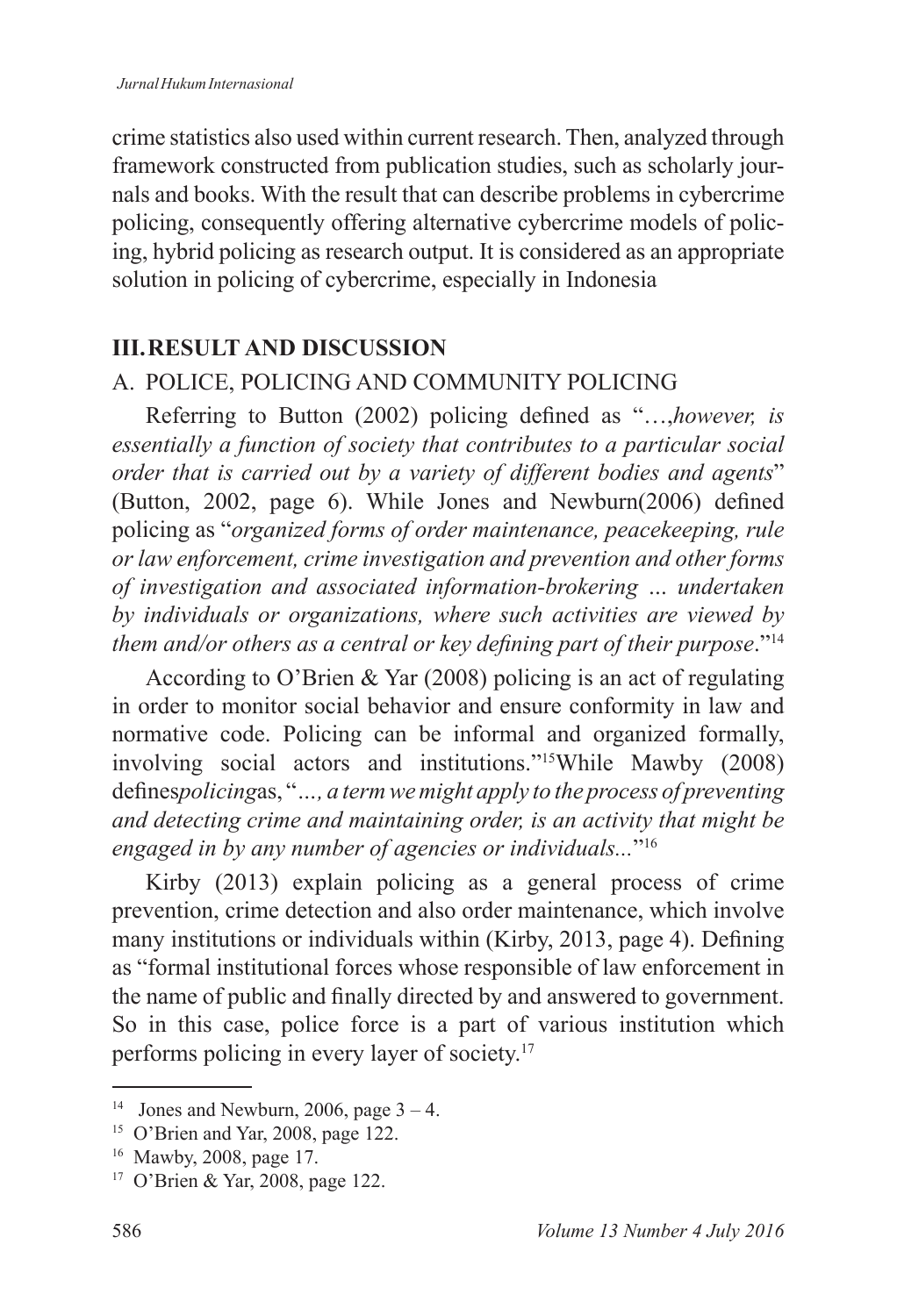In performing their responsibility, there are certain situations or factors that contribute to failure of police force in crime control. Kirby (2013) differentiate them into two factors, Internal and External Factors, such as:  $18$ 

- **1 . Late modernity and the contemporary policing environment keeping pace with change***,* police are unable to adapt its organization, governance, methods towards rapid changes in political, social, economic, technology, environmental and law within society.
- **2 . Partnership and plural policing**, police are unable to develop partnership network with other stakeholders in crime control, including emerging commercial agents, develop and paid to control crime.
- **3 . The role of the police and how they are measured**, police are considered fail to promote their role alongside society's development in need, demand and focus of crime control. On the other hand, that's exactly how police failure and success are measured.
- **4 . The emergence of stakeholders: politics, the media and other influences,** police's failure in establishing timetable and goals as the result of political pressure or interference, media and critical experts as emerging stakeholders.
- **5 . The operational environment and the conscious opponent,** failure in understanding characteristics, surrounding and community situations, including certain individuals within as locus and operational subject of police.

While internal factors, according to Kirby (2013), including:<sup>19</sup>

- 1. The police organizational culture and the use of discretion
- 2. The police leader
- 3. Choosing the correct intervention. Knowledge of 'what works;
- 4. The police practitioner competence, knowledge and motivation

In order to achieve the ideal police, pointing to Wong (2012), the general framework includes:<sup>20</sup>

1. Making the police organization more rational (i.e. scientific, rule-

<sup>&</sup>lt;sup>18</sup> See Kirby 2013, page  $2 - 14$ .

<sup>19</sup> See Kirby, 2013, pp 14-21.

<sup>20</sup> See Wong, 2012, page 219.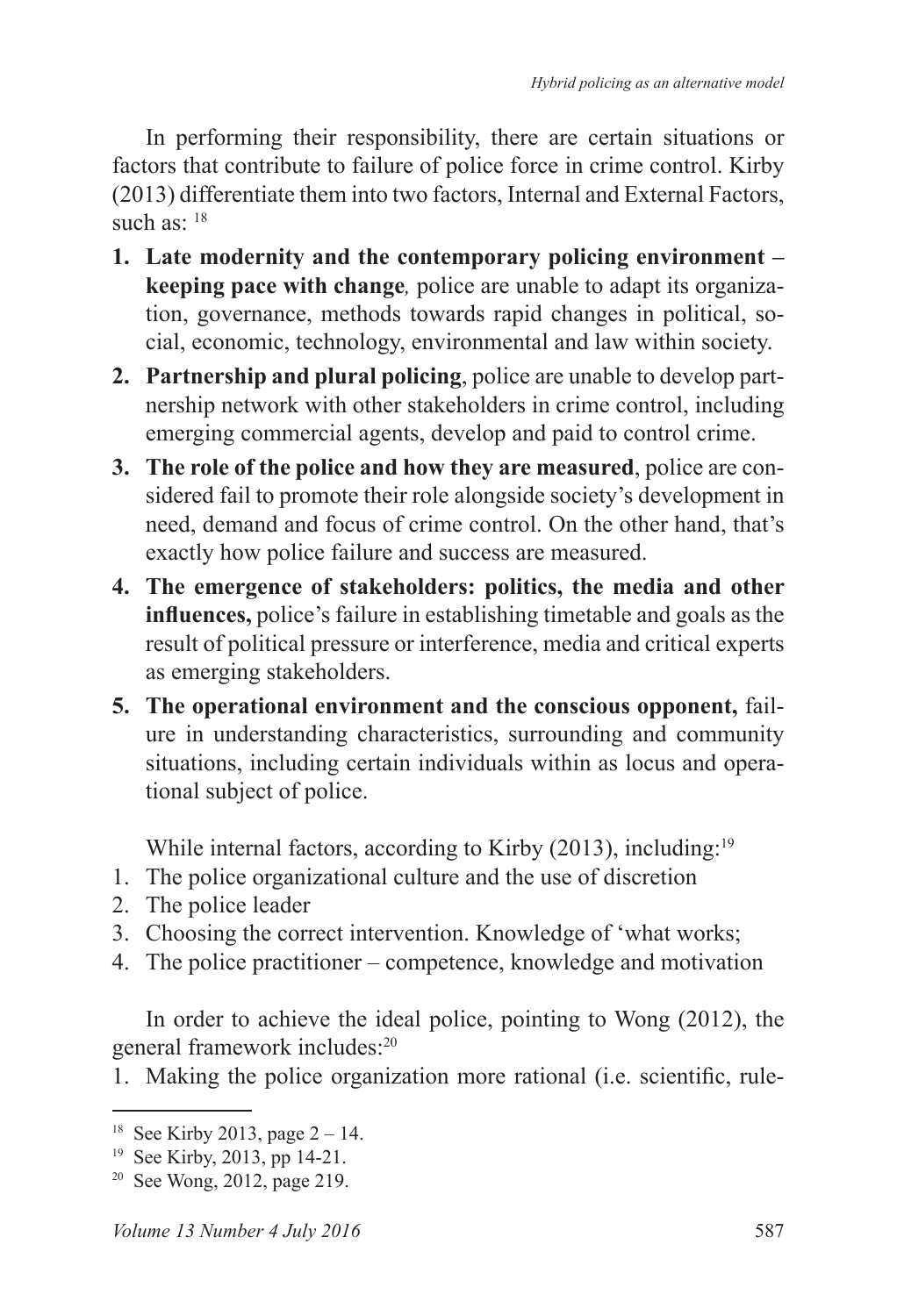bound, and results-oriented)

- 2. Making police personnel more qualified (i.e. educated, trained and specialized)
- 3. Making police services more professional (i.e. responsive, responsible, and competent)
- 4. Making police conduct more accountable (i.e. more open and better supervised)

Therefore, in Wong (2012) mentioned several measure can be done to achieve such standards, such as:<sup>21</sup>

- 1. Modernization of the concept of law enforcement (Police stakeholders considering more of social changes)
- 2. Data-driven policing (utilizing data and information as foundation of police conduct, nevermore only intuition, experience and coercive measures)
- 3. Integration of strike, prevention and control of crime strategies (integration of different approaches in prevention and law enforcement in order to control crime and maintaining order)
- 4. Standardization of police practices (institutionalized, rational and standard)
- 5. Standardization of expenditures and equipment (cost and equipment efficiency in rational police practice)
- 6. Regularization of police establishment (organization in ideology, recruitment, training, order and control to ensure accountability and professionality)
- 7. Scientific utility assessment (periodic and well-planned evaluation of policing practice based on scientific research and measures)

Adler defines community policing as a model of policing that is decentralized and has officers working with community members to increase feelings of safety in communities.<sup>22</sup> Referring to Siegel (2013) community policing can be defined as measures of adopting restorative justice into law enforcement. Restorative justice depends on the fact that criminal justice policy maker need to listen and respond needs of those affected by their decision and community policing defined as a

<sup>21</sup> See Wong, 2012, pp 223-224.

 $22$  Adler et al, 2009, page 163.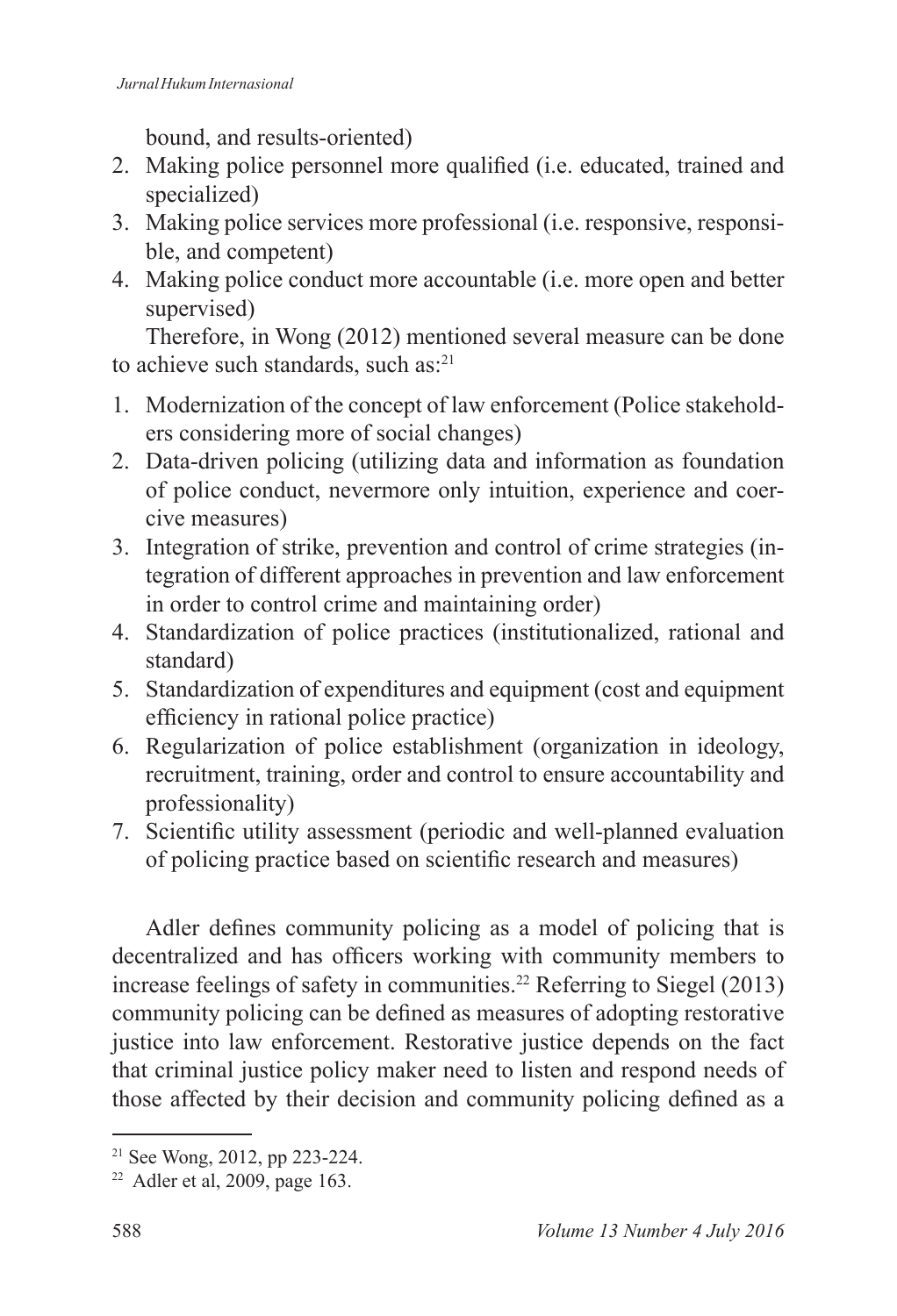concept closely related to concept of order, problem solving community-based and redefining purpose of police force (Lab, 2014, pp 239)

Development of community policing as policing practice because community policing viewed and valued as an ideal form. Not only providing space for suggestions and attentions from society, but also actively involving then into policing practices, especially crime preventions. While empowering community through partnership in order to control crime and reduce fear of crime, aligning in perceptions of safety, order and improving quality of live and environment (Keppler & Gaines, 2011, pp 4) With several considerations mentioned above, starting from 2005, POLRI implement community policing as policy and strategy in performing their duty.

According to Siegel (2011) community policing include three important components such as community partnerships, organizational transformation and problem solving. **Community Partnerships** explains as collaborative partnerships between police institution and individuals or organizations in order to develop solutions and building trust. Extent and potential of this partnership is wide and can also function as means of reaching two related goals, which are solution development towards collaborative problem solving and increasing public trust. While involving community to be able and willing to play role in prioritizing and solving problem of security.

**Organizational Transformation** is required in order to align management in organization, structure, personnel and information system to support community partnership and proactive problem solving methods. It also encompasses implementation of modern management in the name of efficiency and effectiveity. Community policing emphasize on structural transformation in each and every aspect within its organization.

**Problem Solving** as process of systematically analyzing identified problems in order to develop and evaluate effective form of interventions. Community policing emphasize systematic and sustainable problem solving. Compared to responding crime when occur, community policing motivates police to proactively develop solutions to criminogenic factors in community. Innovative thinking in problem solving and varying in policing practice as one of many possible options available.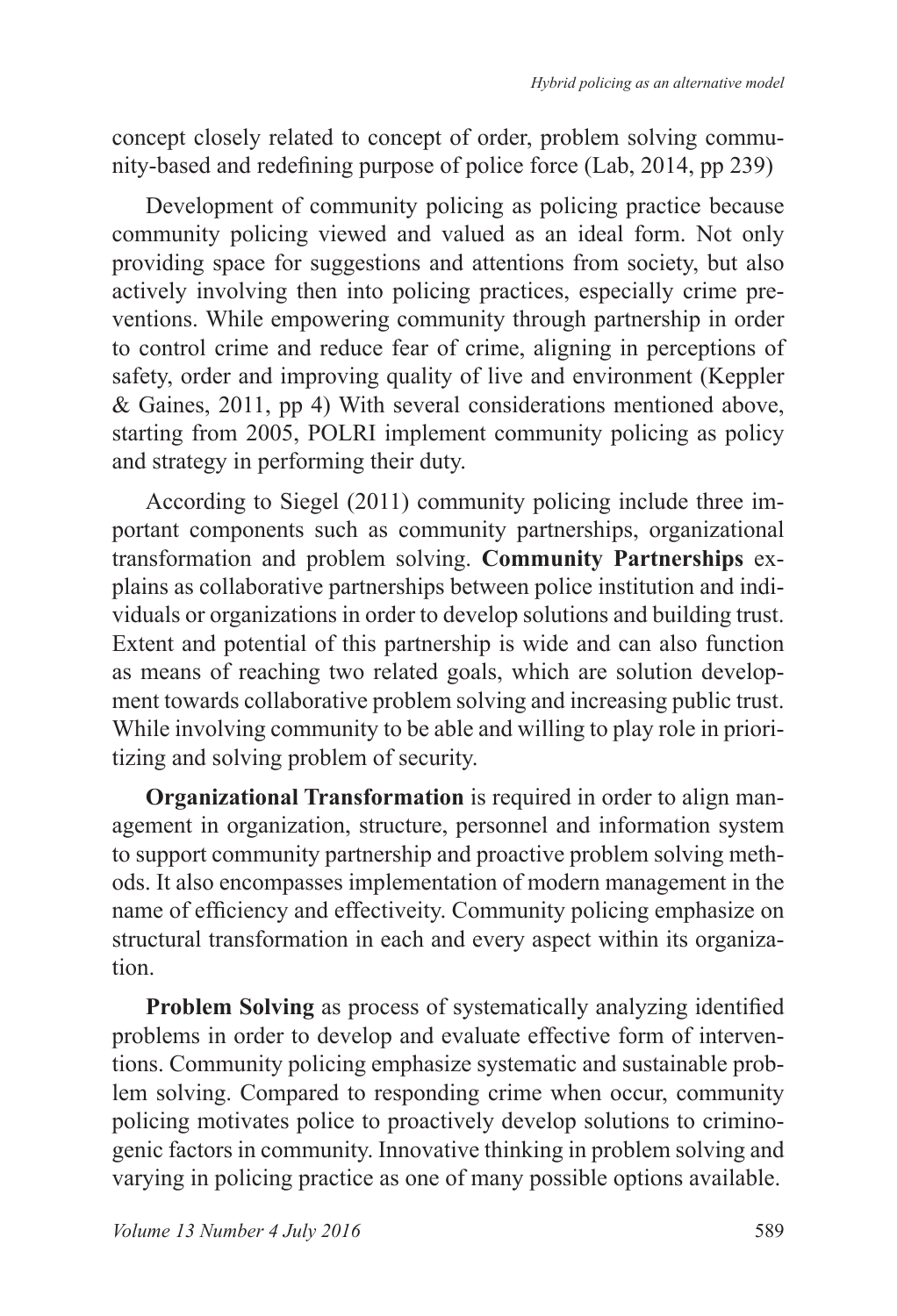## B. MODELS OF POLICING

Referring to Smelser dan Warner (1976) model defined as

"*…, is a construction of concepts, on the basis of which we make conditional predictions about what we expect to happen in the real world*". While according to Lave dan March (1993) "*A model is a simplified picture of a part of the real world. It has some of the characteristics of the real world, but not all of them. It is a set of interrelated guesses about the world*" 23

Johnston (1992) utilize models of policing to differentiate police functions into three (3) types, **reactive force, proactive service** and combination of subsequent called **velvet glove and iron fist**. <sup>24</sup> While Weisburd and Eck (2004) apply the concept, models of policing, then distinguish four different dimensions of policing, based on diversity of approaches and level of focus, which are: **standard model, community policing, hot spot policing** and **problem oriented policing** in order to evaluate effectivity of mentioned models in crime and order control which illustrated as follows:



Picture 1 Dimensions of policing Strategies

*(Source: Weisburd and Eck, 2004, page 45)*

<sup>23</sup> Lave and March, 1993, page 3.

<sup>24</sup> See Johnston, 1992, pp 186.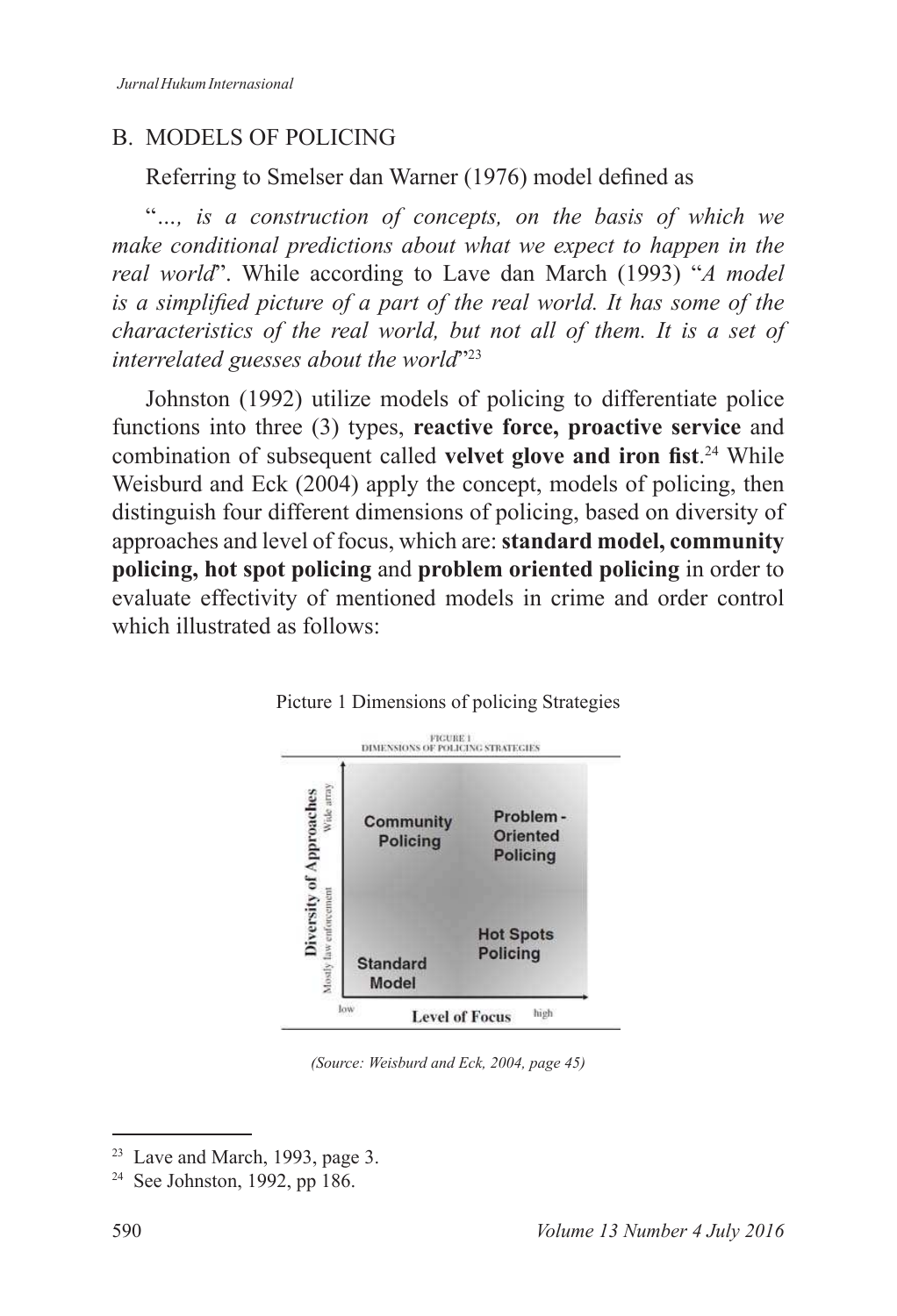## C. HYBRID POLICING

Referring to existed literature, as a concept, hybrid policing was originally used by Johnston (1992) without any clear definition. Such concept was a chapter's title of his book, in order to illustrate existence of other government bodies or institutions, beside police, who also have responsibility and power to perform policing practice and law enforcement (Johnston, 1992, pp 116). Other bodies mentioned and identified are:

- *1. Bodies engaged in functions related to state security*.
- *2. Special police forces*.
- *3. Departments of state*.
- *4. Municipal bodies*.
- *5. Miscellaneous regulatory and investigative bodies*. (see Johnston, 1992, page 116 – 118)

Button (2002), wrote citing Johnston (1992), define*hybrid policing*as "… *embraces all those public bodies (and some private bodies), other than the public police, which are engaged in policing*" (Button, 2002, page 10). While Manning (2014) define*hybrid policing* "… - *this includes all varieties of policing, i.e. noticing, responding to and, perhaps, sanctioning behavior*" (Manning, 2014, page 29 - 30).

Pakes (2010) apply hybrid policing concept realizing that this concept can overcome police (human resources) and private security (legitimacy) weaknesses. Pakes consider hybrid policing concept can be performed effectively (Pakes, 2010, pp 162-163). While de Guzman (2013) utilize hybrid model of policing in explaining model of policing for terrorism. Combining elements of community policing, such as community partnership, problem solving and geographic focus with elements of homeland security policing, like emergency response, preparedness, early warning devices and community mobilization. On the other hand, Parnell (2013) also defined hybrid policing as "*a hybrid form of policing that combines bureaucratic regimentation with the necessity of democratic self-governance*" (Parnell, 2013, page 209).

In light of involvement of other bodies in policing, even its not called hybrid policing, Vladiou (2014) identifies ideal role of parties involve in policing, that are: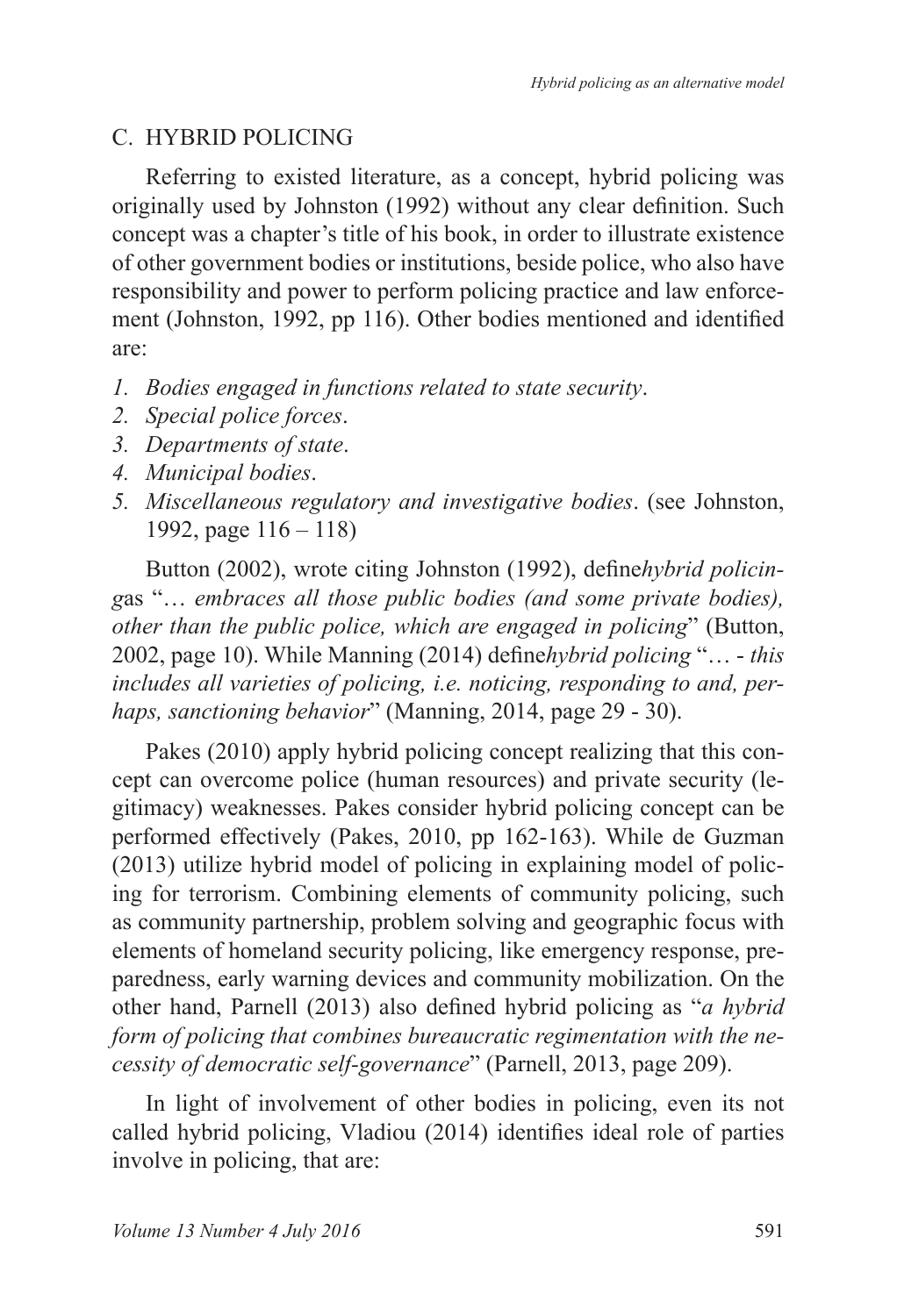- 1. The government and its institutions (stimulating and controlling behavior and transition process towards information society)
- 2. The business community (providing affordable high technology products and services)
- 3. The academic community (constructing framework to better understand phenomenon in information society while developing research and innovating technologies)
- 4. The civil society (play important role in formulating requirements and priorities of new technology usage in general society's interest while responding on government policy and regulation) (See Vladiou, 2014, page 10)

## **Hybrid Policing Model for Cyber Crime**

According to Wall (1998) considering development of cybercrime resulting in emergence of various policing practice of internet users, internet service provider, state funded non-police organizations also state funded police organizations. Within certain part, Wall (1998) highlight policing practice of state funded police organization. He argues that what has been done is far from adequate in controlling cybercrime, as a result from lack of training and understanding on cybercrime phenomenon, discrepancy or contradiction in policies regulating cybercrime. With the result of pluralistic model of policing which combine elements of public and private models of policing.

Other attempts in defining ideal models of policing within the context of cybercrime, such as Haggerty and Ericson (1999) with military policing model emphasize police force to adapt military technology and method in order to control cybercrime. Kao & Wang (1999) highlight importance of digital footprint (i.e. IP Address, Timestamp) when investigating cybercrime cases, believed to play important role in police current failure in solving cybercrime cases. Jones and Newburn (2002) acknowledge changes in policing system spring from public policing reformation and development of private security industry that led to pluralization of policing.

On the other hand, Hues and Rosenberg (2004) suggest, in policing cybercrime, certain policy needs to be develop in order to provide authority to the police over ISP (Internet Service Provider) in collecting,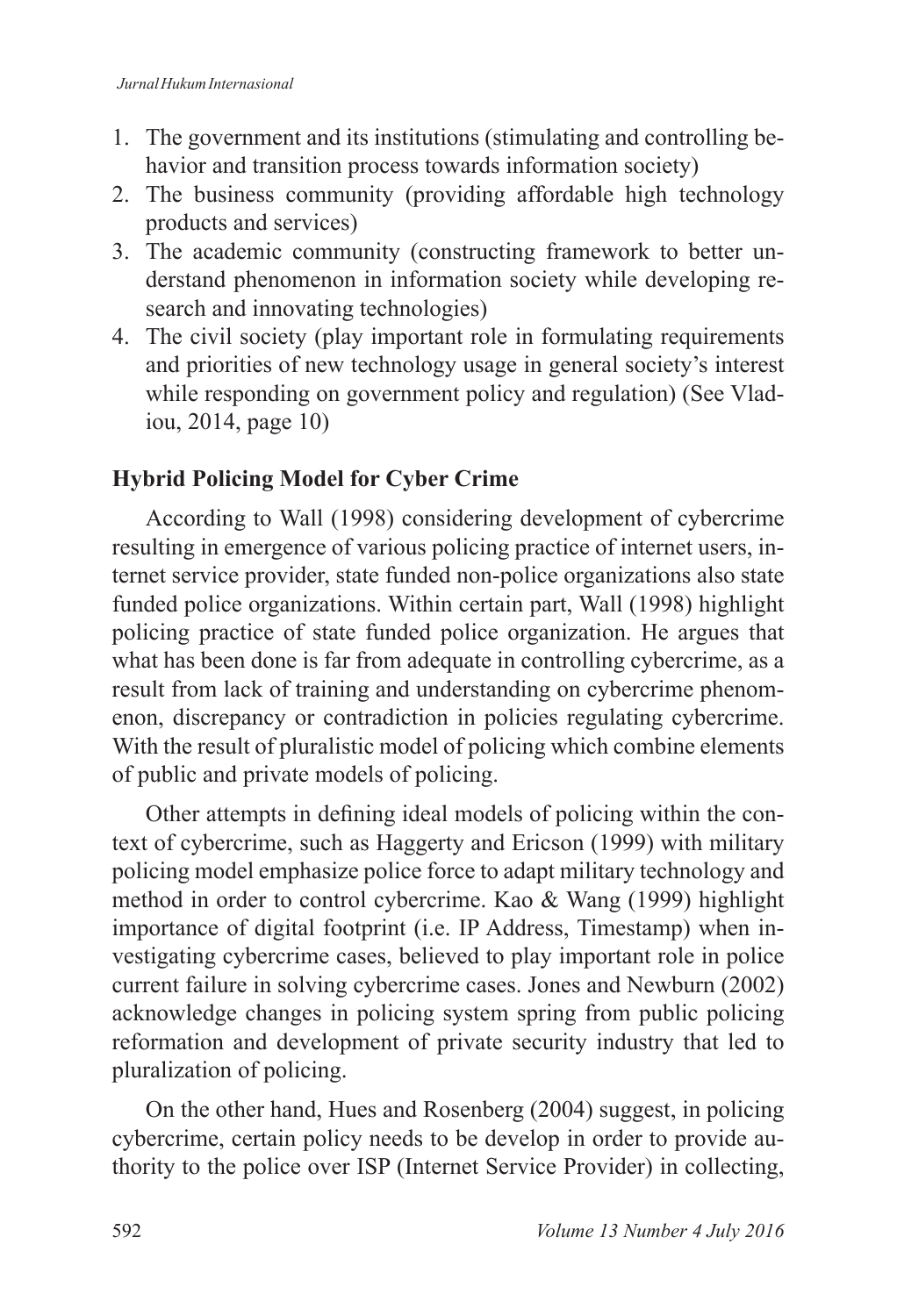investigating and prosecuting cybercrime offenders. Broadhurst (2006) also emphasize on partnership, in the context of international mutual legal assistance (MLA) in case of cybercrime policing. While Jones (2007) also emphasize on partnership, he argues that previously reactive investigative model needs to be replaced with community policing model, implementing through usage of open source software in order to supervise and deter cybercrime offenders.

In the context of role of certain institutions, actors or bodies, there were also several previous studies referring to this, such as Wall and Williams (2007) who highlight the importance of involving online communities in regulating and maintaining order within their domain while building virtual police service alongside conventional police service as form of de-monopolizing of police function. There's also research from Zhong and Grabosky (2009) resulted in public/private policing which combine roles of private security with public security police in China. While Levi and Willams (2013) acknowledge capability of policing bodies, including police force in controlling cybercrime, while promoting partnership between stakeholders in cybercrime prevention, called multi-agency partnerships.

In reference of previous studies, reviewed in table 2 below, basically, models of cybercrime policing generally constituted of only one or two factors. Ideally various factors identified should be taken to consideration in a balanced manner in developing model of policing, factors mentioned include:

- 1. Characteristics of cybercrime
- 2. Characteristics of social change
- 3. Weaknesses in policing institution, especially police
- 4. Policing orientation or goal
- 5. Current models of policing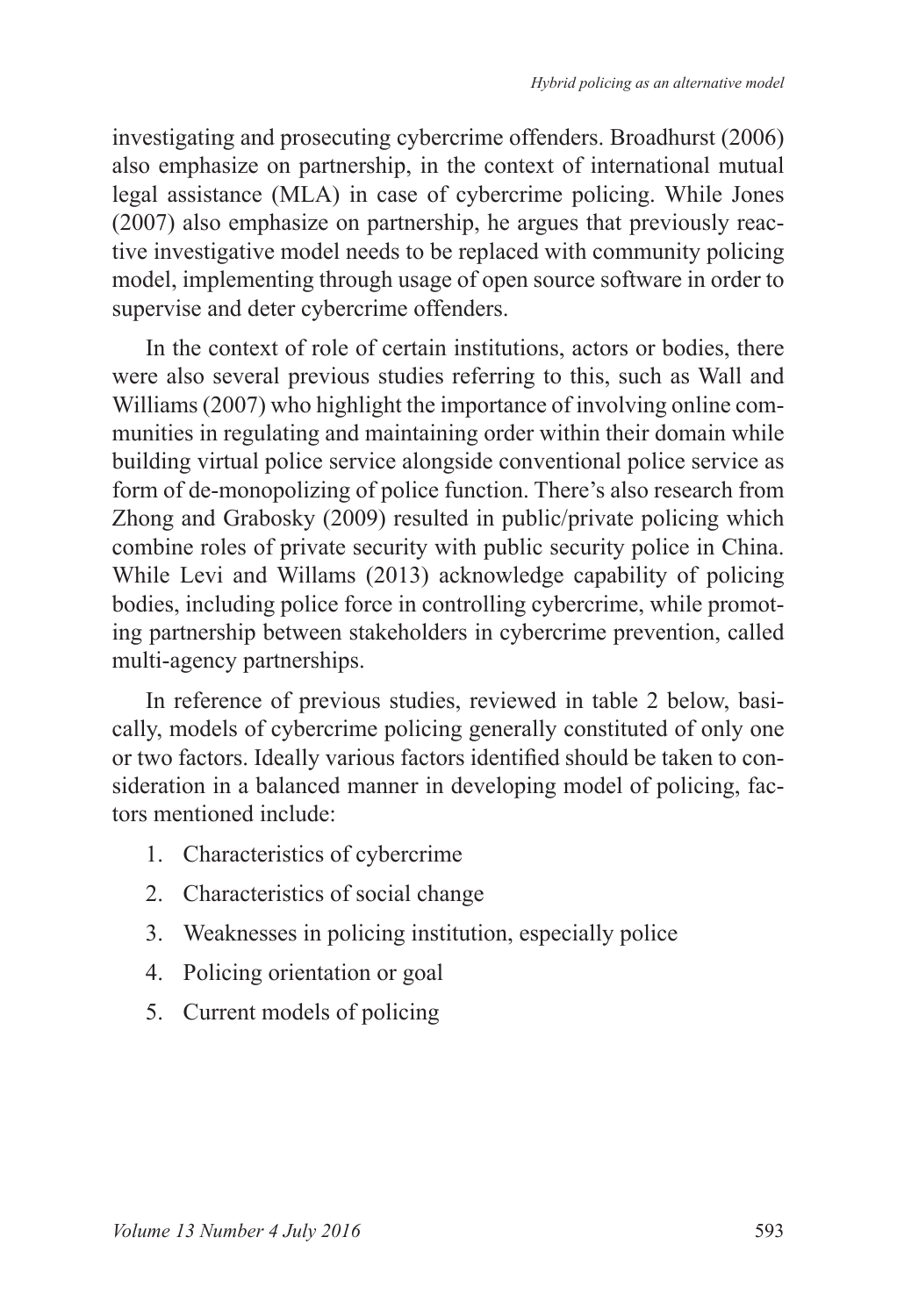#### **Table 2**

| Researchers/                               |                               |                                           | Elements                              |                                    |                                  | Model of                                           |
|--------------------------------------------|-------------------------------|-------------------------------------------|---------------------------------------|------------------------------------|----------------------------------|----------------------------------------------------|
| <b>Writers</b>                             | Cybercrime<br>Characteristics | Information<br>Society<br>Characteristics | Policing<br>Institution<br>Weaknesses | Policing<br>Orientation or<br>Goal | Current<br>Models of<br>Policing | Policing<br>Offered                                |
| Wall (1998)                                |                               |                                           | $\vee$                                |                                    |                                  | Pluralistic<br>model of<br>policing                |
| Haggerty dan<br>Ericson (1999)             |                               | $\vee$                                    | $\vee$                                |                                    | $\vee$                           | Military/<br>policing model                        |
| Kao dan Wang<br>(1999)                     |                               |                                           | $\vee$                                | $\vee$                             |                                  | IP<br>address&time<br>stamp                        |
| Palfrey (2000)                             |                               |                                           | $\vee$                                | $\vee$                             |                                  | Extending<br>Authority                             |
| Huey dan<br>Rosenberg<br>(2004)            |                               |                                           | $\vee$                                | $\vee$                             |                                  | Extending<br>Authority                             |
| <b>Broadhurst</b><br>(2006)                | $\vee$                        |                                           | $\vee$                                | $\vee$                             |                                  | mutual legal<br>assistance<br>(MLA)<br>Improvement |
| Jones (2007)                               |                               |                                           | $\vee$                                |                                    | $\vee$                           | Virtual<br>Neighborhood<br>Watch                   |
| Wall dan<br>Williams<br>(2007)             |                               | $\vee$                                    | $\vee$                                |                                    |                                  | Virtual police<br>service.                         |
| Tetzlaff-<br>Bemiller (2011)               |                               |                                           | $\vee$                                |                                    | $\vee$                           | Undercover<br>online.                              |
| Liang dan Lu<br>(2012)                     | $\vee$                        |                                           | $\vee$                                |                                    |                                  | Campaign-<br>style policing.                       |
| Levi dan<br>Williams<br>(2013)             |                               | $\vee$                                    | $\vee$                                |                                    |                                  | Multi-agency<br>partnerships                       |
| Leukfeldt.<br>Veenstra, dan<br>Stol (2013) |                               |                                           | $\vee$                                |                                    |                                  | Institutional<br>Enhancing.                        |

#### **Summary of Previous Studies on Cyber Crime Models of Policing**

*(Source: Researcher's Summary)*

One of methods in model building or modelling is system dynamics. Modelling with system dynamics basically used to understand complexity of feedback systems, where objects within interact one with another in a causal relationship. System dynamics utilized in constructing or modelling basic structure of a system in order to understand and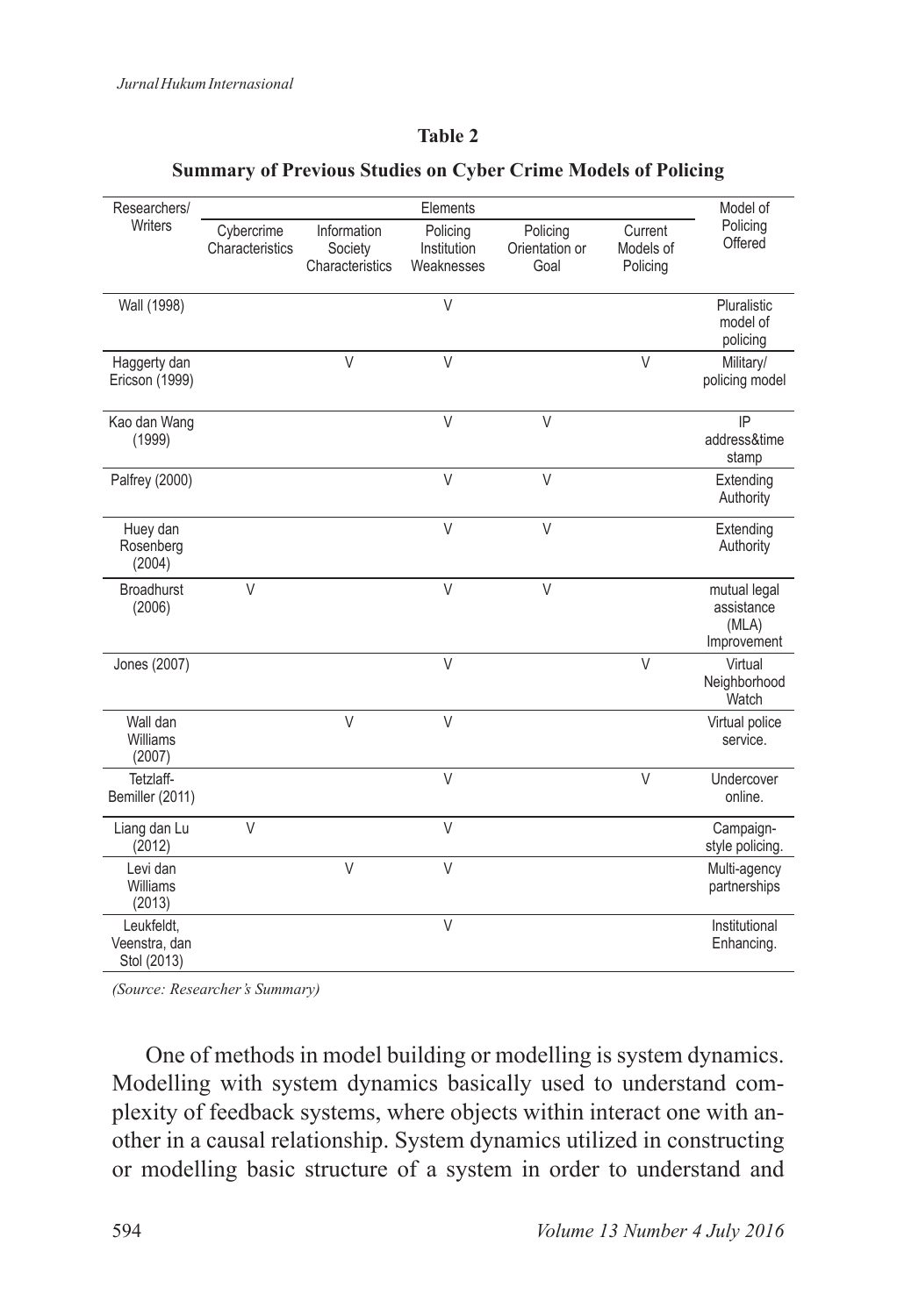constitute sustainable structure.<sup>25</sup>

Newsome (2008) wrote that in order to build a model using system dynamics modelling, then what needs to be done are:

- 1. Formulating goals of modelling, in this case explaining failure of current cybercrime policing and constructing a new model of policing for cybercrime
- 2. Identifying key concepts and variables in order to draw the system, including cause-effect relationships involved
- 3. Identifying relationship between factors constitute police failure in cybercrime social control so that its able to understand current model of policing in cybercrime context.



#### **Picture 2**

#### **Research Framework**

*(Source: Researcher's Summary of Various Resources)*

 $25$  Newsome, 2008, pp 166.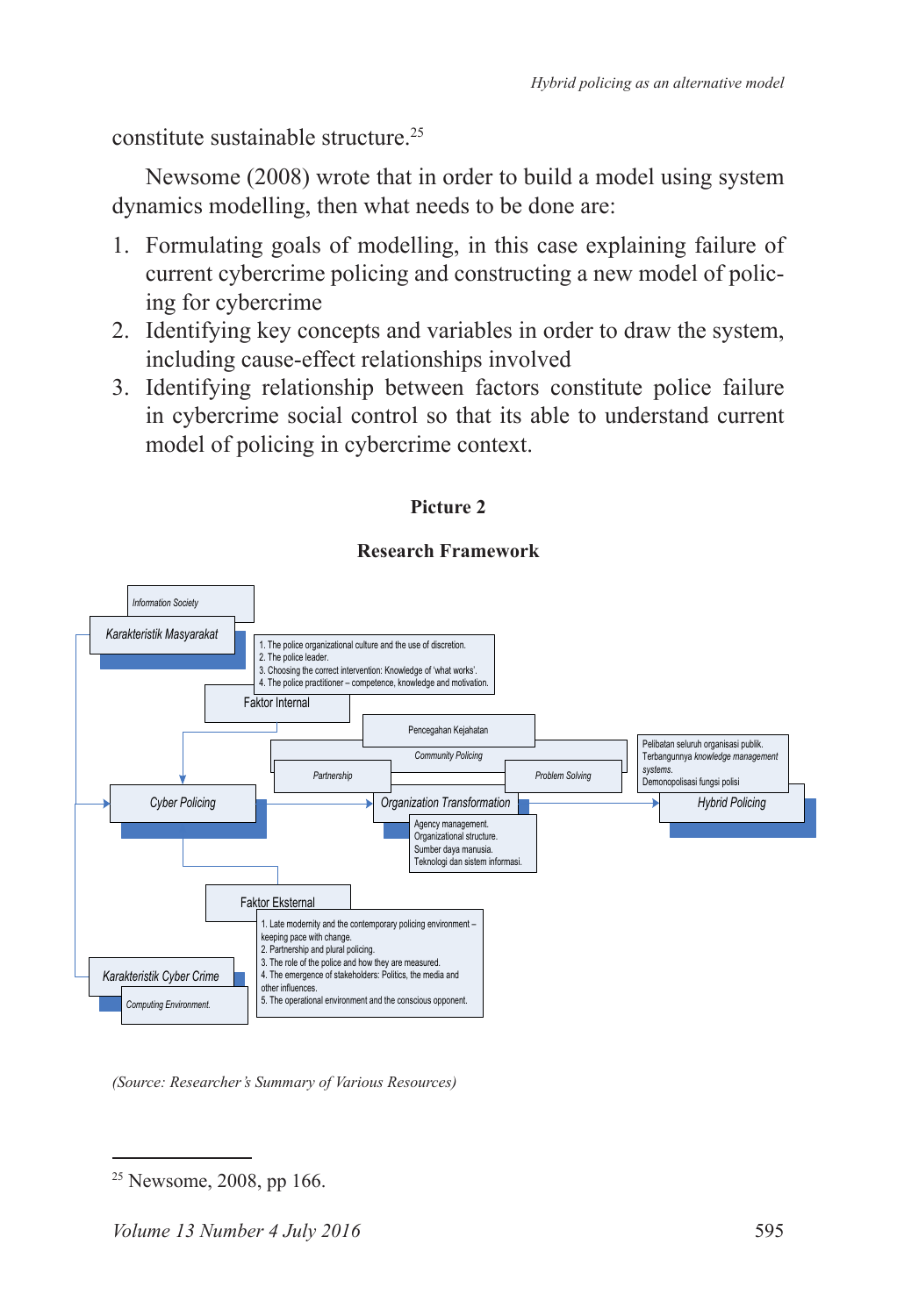Hybrid policing model acknowledge unique characteristics of cybercrime, which already explained above by Newman and Clarke (2003) where its crime locus is computing environment while social changes constitute information society as explained by Laudon and Laudon (2004) and Strabe (2004) including police weaknesses as identified and summarized by Kirby (2013).

Model of policing needs orientation or goal as reference and it is believed within this research crime prevention is the appropriate one. Crime prevention needs to be emphasized in contemporary society today. Reckoning Siegel (2012) noted that law enforcement alone can never control crime rate, potentially conflicting even trigger lack of trust.<sup>26</sup> Waller (2010) believe in crime prevention in terms of reducing crime rate up to 50% within 10 years.<sup>27</sup> While reflecting back to early 19th century where policing was originally performed in order to prevent crime<sup>28</sup>

## **IV. CONCLUSION**

When it comes to model of policing oriented in crime prevention, then community policing become highly relevant. Because of its valued as an ideal form of policing. Not only disclosing space for aspiration and attention from community, but also involving community itself within policing practices, especially crime prevention and empowering society while building trust and partnership with police as a crime control system and overcoming fear of crime, aligning perception on disturbance in security and order, at the same time, improving quality of life and environmental condition. <sup>29</sup> So that transformation in models of policing should in line with the concept of community policing. Where finally hybrid policing should lead to changes with features, such as:

- 1. Involvement of public organizations and its elements as explained by Johnston (1992)
- 2. Constitution of Knowledge Management System utilized in build-

<sup>26</sup> Siegel, 2012, pp 583.

<sup>27</sup> See Waller,2010, pp 218.

<sup>28</sup> See Gilling, 1997, pp 76; Schnider, 2015, pp 329.

<sup>29</sup> Kappeler and Gaines, 2011, pp 4.